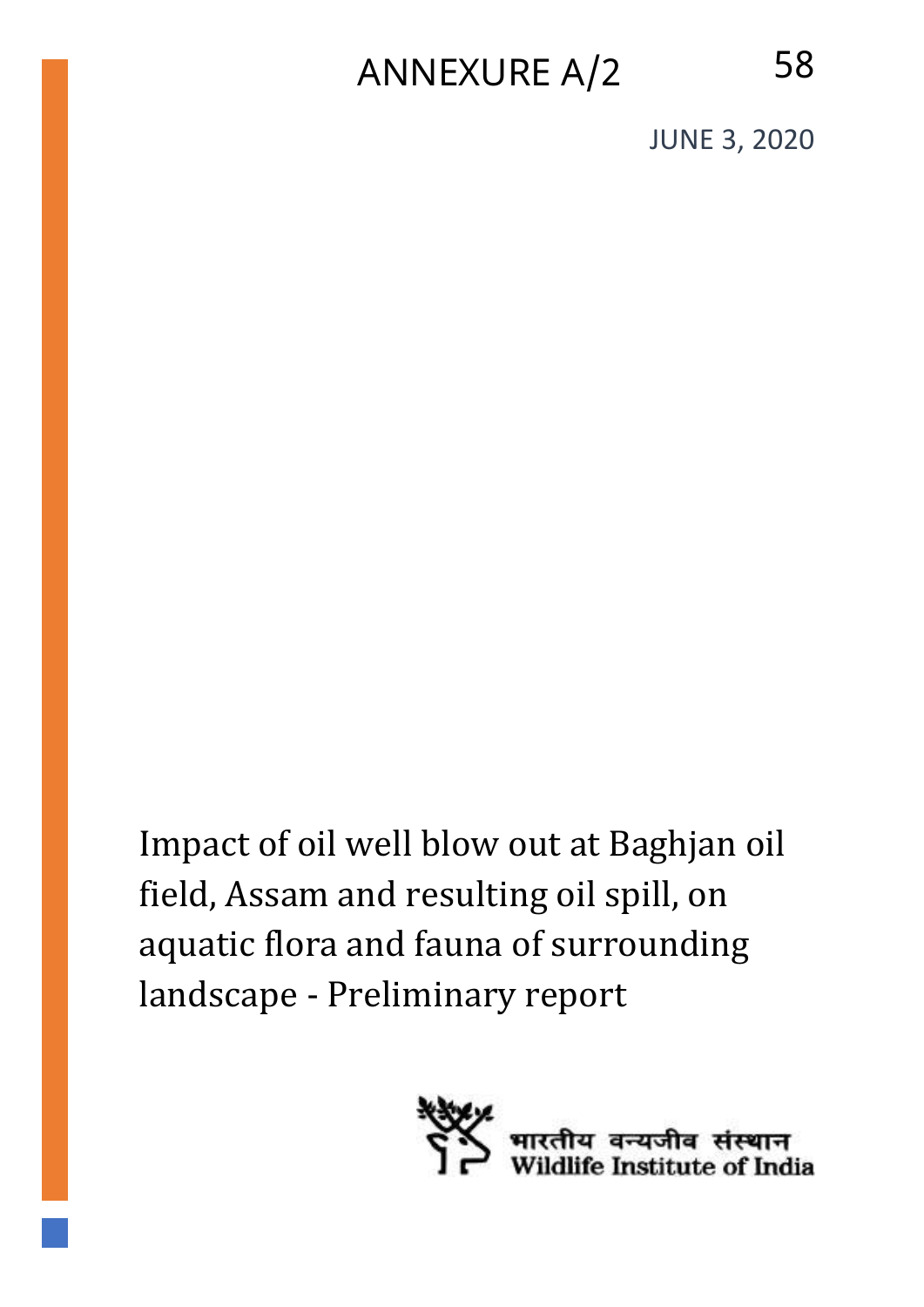#### **Research Team:**

**Scientists:** Abdul Wakid, Vishnupriya Kolipakam and Qamar Qureshi **Researchers:** Merin Jacob, Aranya Gayathri, Anurag Rokade, Ranjana Negi, Vineet Singh, Harshini Jhala and Sunny Deori.

**Acknowledgement:** We acknowledge the assistance provided by Shri Rajendra Singh Bharati, DFO Tinsukia, Wildlife Divison and his staff, without which this work would have not been possible. Special thanks to Joynal Abedin (Benu) for providing local logistics to conduct the study. We thank Mohandeep Gogoi, Juri Bora, Panjal and Boat staff. We thank Dr Debshree Gogoi, Dr Ranjan Kumar Das, Mr Jiben Dutta for birds, Dr Firoz Ahmad, Dr Abhijeet Das for Herpetofauna,. Director and Dean, Wildlife Institute of India are acknowledged for their support.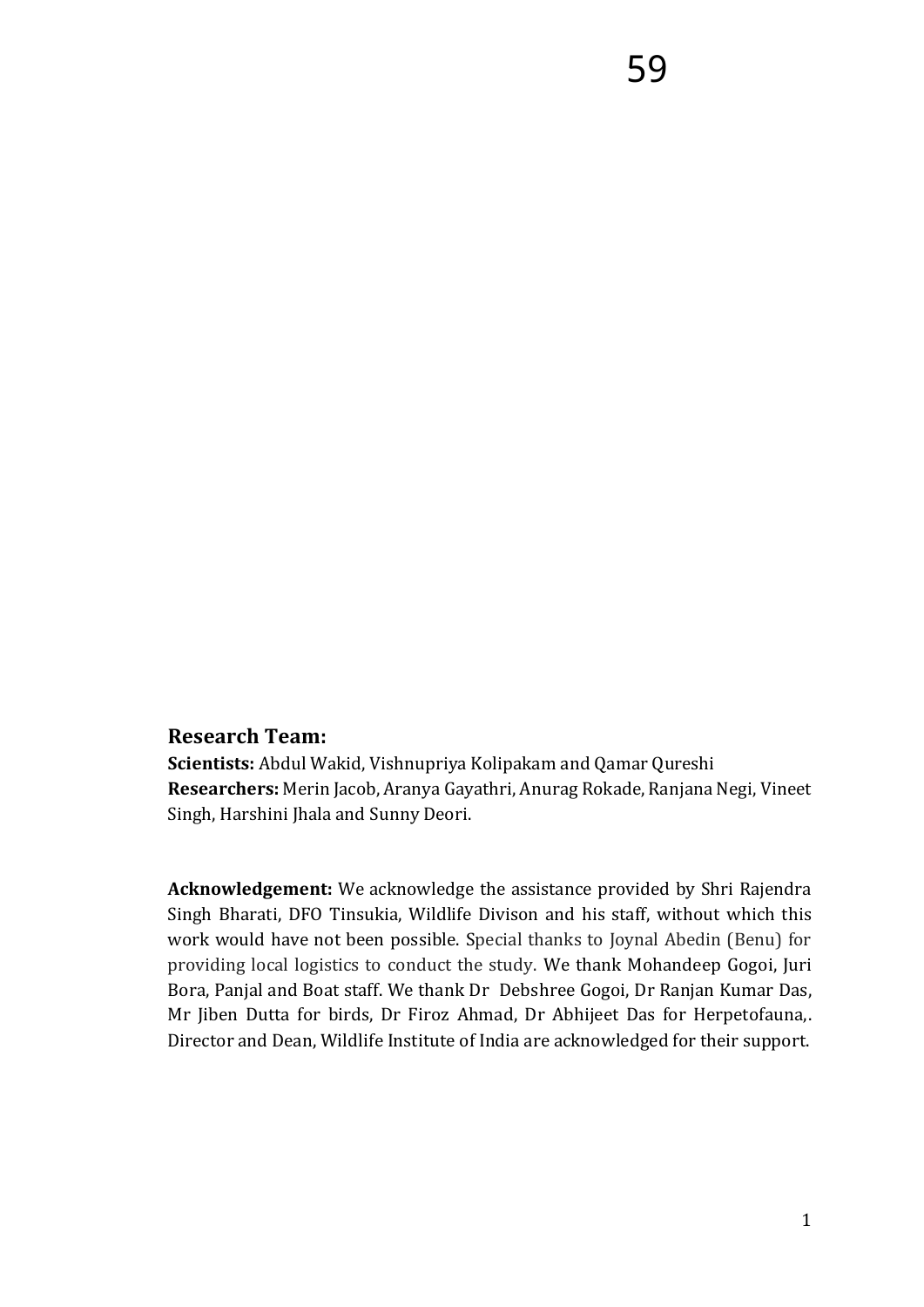*Impact of oil well blow out at Baghjan oil field, Assam and resulting oil spill, on aquatic flora and fauna of surrounding landscape – Preliminary report*

### **1 Summary**

The area affected by the oil spill due to blow out of well in Baghjan, is biodiversity rich, and one of the important remaining refuge for several endangered and range restricted species. A preliminary site survey and review of existing information from the surrounding landscape which includes Dibru-Saikhowa national park and Maguri-Motapung wetlands, indicates that the area harbours around 40 species of mammals, 500 species of birds, 104 species of fish, 11 species of chelonians, 18 species of lizards and 23 species of snakes, 105 species of butterflies and 680 plant species. The wetland and river in the area are also a critical lifeline for community. During the on-site survey a dead dolphin, several carcasses of dead fishes, herpetofauna and many species of plants and insects were encountered. The oil spill has caused mortality and wilting of many plant species, and has severely affected the health of forests and grassland. There is a coating of oil film on the vegetation, the beel, riverfront, as well as on many species of river fauna in the impacted area. There is a leakage of hazardous and toxic chemicals, which is dangerous to life in general, and this toxicity is known to persist in aquatic and soil system for long, leading to prolonged ill effects on all life forms, including humans. Even after a week of the incident, the leakage into the system continues, with no signs of containment. Sampling of water, sediments, dead organisms, vegetation and faunal survey is ongoing. Collected samples are being sent for toxicity analysis. A detailed report will cover assessment of impact on biodiversity and toxicity details. Given the seismic nature of the area, and based on experience of current accident management measures, along with preliminary assessment of extent of damage, it is important that OIL should come up with holistic management mitigation plan of environment damage of existing fields before initiating the approved new wells.

## **2 Context**

A blow out of oil well occurred on the 26th May 2020, at the Baghjan oil field of Oil India Limited in Assam (Figure 1). The area is biodiversity rich having several protected areas and important biodiversity hotspots in its surrounding, Dibru-Saikhowa National Park, Bherjan Wildlife Sanctuary, Padumani Wildlife Sanctuary and Borajan Wildlife Sanctuary. Dibru- Saikhowa National Park comprising an area of 340 km<sup>2</sup> is the core of the larger Dibru-Saikhowa Biosphere reserve (DSBR) which spans over 425 km2. This is located in the Tinsukia and Dibrugarh districts of Assam. This area has recorded at least 40 mammals, 500 species of birds, 104 fish species (Kalita, 2016), 105 butterfly species and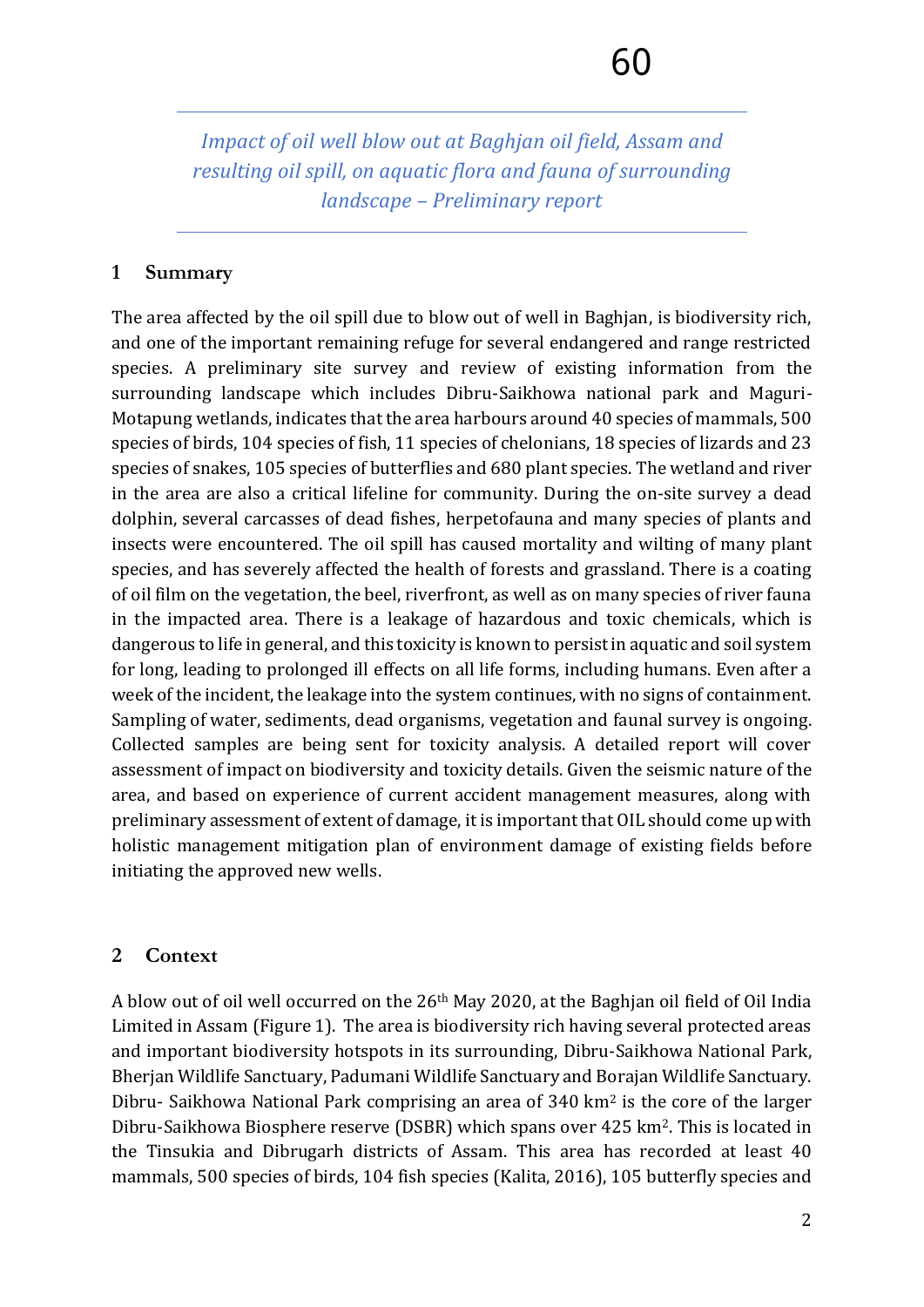680plant species (Maduhusudan and Bindra, 2013), 11 species of chelonians, 18 species of lizards and 23 species of snakes (Dibru Saikhowa Management Plan). It harbours tiger, elephant, wild buffalo, leopard, hoolock gibbon, capped langur, slow loris, Gangetic dolphin, besides critically endangered bird species such as the Bengal Florican, White Winged Wood Duck, Greater Adjutant stork, White rumped vulture, slender-billed vultures, white rumped vulture, as well as the very rare and endemic Black-breasted parrotbill (Maduhusudan and Bindra 2013; Bhatta et al 2016). Among herpetofauna, it is home to the critically endangered Black Soft-shell Turtle as well as several endangered species (e.g.Narrow headed Soft-shell Turtle, Assam Roofed Turtle) and Schedule I species (e.g. Indian Flapshell Turtle, Water Monitor lizard, Indian Roofed Turtle, Burmese Rock Python) and several species of range-restricted frogs (Ahmed & Das, 2020 – Annexure 1). During February, 2020, 35 endangered Ganges River Dolphins were estimated to inhabit in this sector. Maguri-Motapung beel is one of the major wetlands in Tinsukia District of Assam, which cover  $\sim$  5 km<sup>2</sup> and is also severely impacted by the oil spill. While the species found in this area largely overlaps with Dibru Saikhowa, until date 294 species of birds have been recorded from this area, and is declared as an Important Bird Area. Thousands of migratory bird visit the wetland in winter. Critically endangered species like Baer's Pochard, White-bellied Heron are also found in this wetland. The first record of species like Baikal Bush Warbler and White-browed Crane are also from this area, highlighting the need to conserve IBA (D Gogoi, pers.comm & eBird -Annexure 3).



Figure 1: Study Area map with Dibru-Saikhowa National Park and Maguri-Motapung beel

A similar incident occurred at the OIL well in Dikom in 2005, which took almost a month to contain and that too with the help of international agency Boots & Coots Well Control Inc (Naqvi, 2020). The site inspection to NBWL Standing committee report stated "*We are*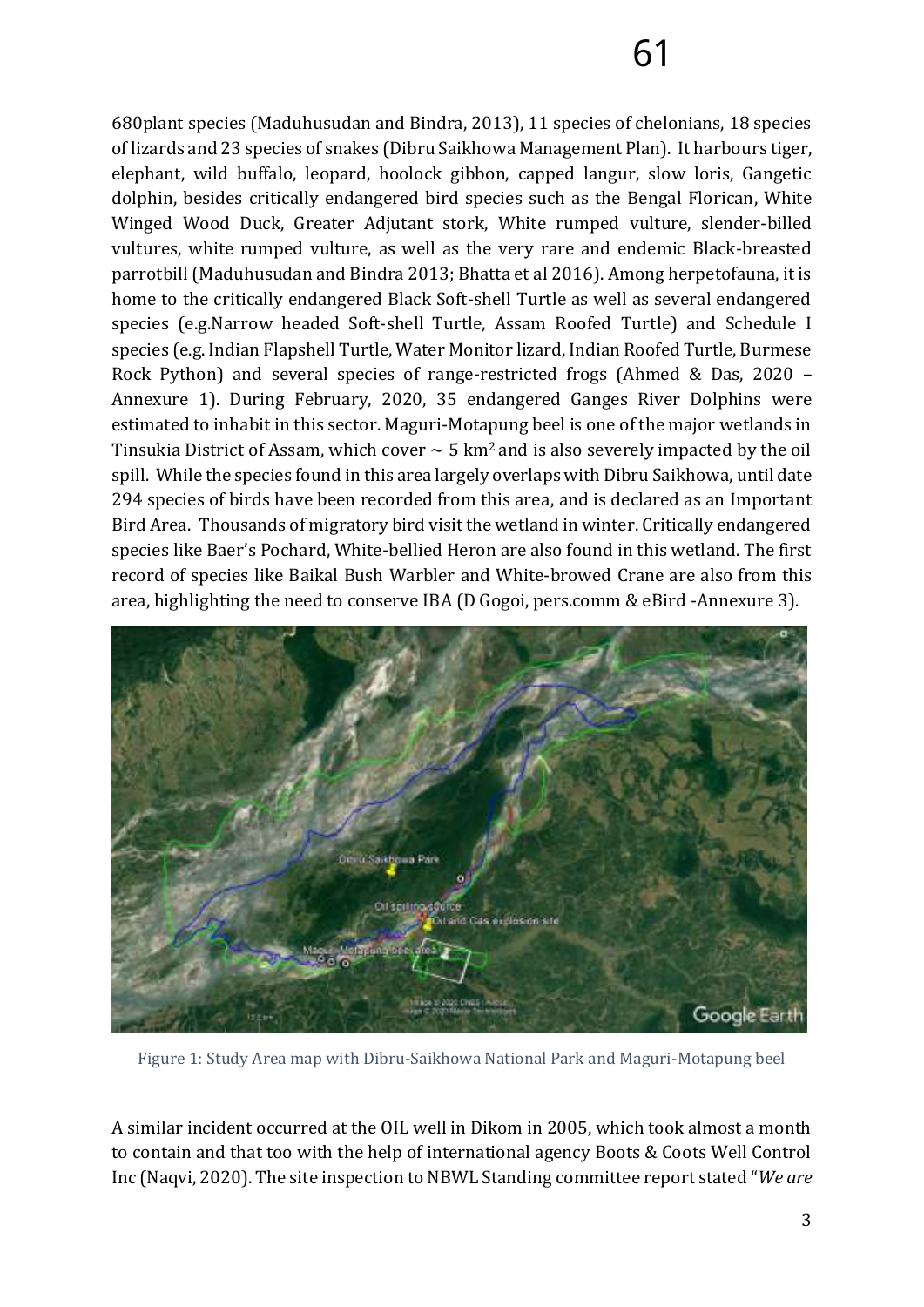*deeply distressed that OIL, as a leading public sector company, instead of serving as a beacon for environmental compliance to others in the industry, appears to have evaded environmental norms*" (Madhusudhan & Bindra, 2013). The report also highlighted development of mitigation plan in case of incidences such as the one that has just happened. There seems to be no clear information on the mitigation plan as suggested by the site inspection report. DFO Tinsukia has written to OIL seeking clarification on mitigation plan, as there seems to be no clear strategy or mitigation measures taking place at the time of the incident and site inspection (DFO, Tinsukia, pers comm). It is important to note that the present spill has not stopped and is still polluting and contaminating the surrounding areas. A similar incident in the Kalamazoo river, USA took several years and millions of dollars to contain.

The current oil spill occurred in an area that is bordered by protected areas, rivers and important wetlands and Important Bird Area, which are the lifeline of not only biodiversity but also the livelihood of local communities. Having occurred in the monsoon season, the extent of impact due to the spread of toxic hazardous gases and chemicals through air and water has spread far more than the usual area of impact, causing largescale damage. People in the area have reported severe breathing difficulty, headaches and nausea. Even our survey team has suffered from the same symptoms, and experienced heavy presence of oil and chemicals in the environment. The entire area is also disturbed by the sound that is being generated by gas leakage. The sound can be heard even about 10-12 km away from the place of accident. The smell of oil permeates the entire landscape, with plants covered with layers of oil due to continuous leakage for the last 8 days. There is seepage of oil to the nearby wetland and other water bodies adjacent to Baghjan (D Gogoi, pers comm.).

Oil well blow out spews hundreds of chemicals in air, water and ground, contaminating the impact zone and surroundings. The hydrocarbon component comprises of hundreds of organic compounds, many of which are hazardous when released into the environment, for e.g. Polycyclic aromatic hydrocarbons (PAHs) amongst others. The distressing aspect of these compounds is their property of persistence and toxicity (Liu et al. 2020). These carcinogenic compounds get widely distributed in water, soil, sediment and air, and as they do not get photochemically and biologically oxidised or decomposed, their accumulation in these systems is very high (Zhao et al. 2017; Gundlach 2017; Guzzella and De Paolis 1994). Some of the effects of this type of contamination has been reported to be hypothermia, skin and eye irritation, indigestion, dehydration, impaired reproduction and/or pneumonia in many taxa (Environmental Protection Authority, 1993). These toxic particles persist in the environment in particulate matter and sediments, and when environmental condition changes, they are again released into water, leading to secondary pollution and long term toxicity in these areas, which is a worrying scenario for all life forms, including humans.

Adding to the concerns is the high seismic nature of this area, where the oil wells are operating. The whole region has been subjected to frequent changes in morphology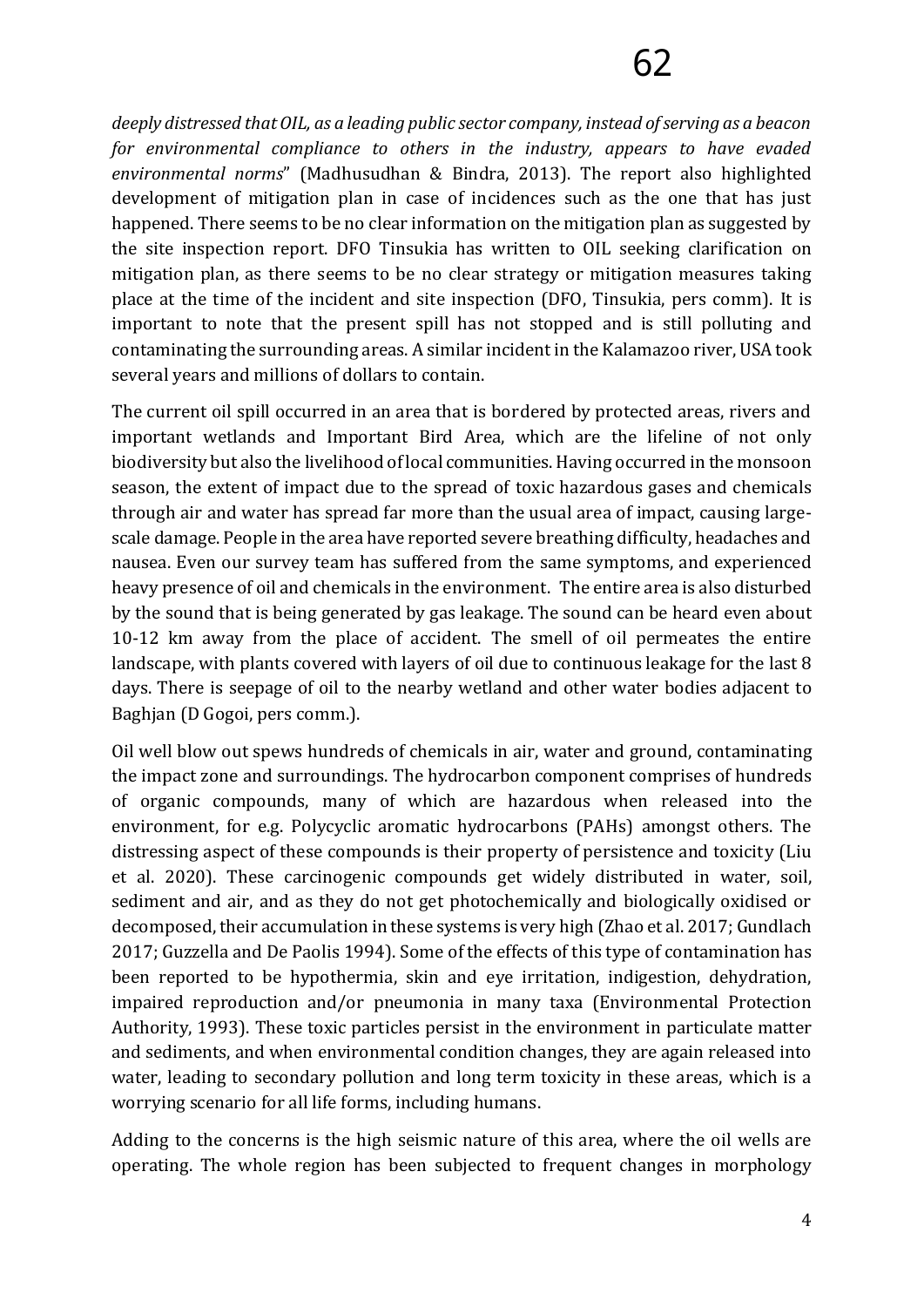owing to recurrent earthquakes. These earthquakes are known to have caused extensive landslides and ground fissuring, amongst other effects to morphology. The region is known to have experienced several high magnitude earthquakes within a short period. Thrusts, faults and folds are a common characteristic of the region, exacerbating the concerns of oil drilling in the region, where sediments and rocks of the region have been experiencing compressive forces (Borgohain et al. 2016).

# **3 Reconnaissance Survey to assess damage**

Given that the maximum impact area will be Dibru-Saikhowa National Park and Maguri-Motapung Wetland, we started with our preliminary reconnaissance survey to assess the impact on flora and fauna in the surrounding region. The following activities were carried out since 29th May 2020, and we report below our work till 02nd June, 2020.



*Figure 2: Dead Ganges river dolphin in Maguri-Motapung Beel due to oil leakage*

## **i.Contaminant survey**

a. Presence of contaminants in the dolphin carcass

Samples of tissue and blubber were collected from the carcass of dolphin calf retrieved from the Maguri beel (Figure 2). The samples are preserved and is to be sent for quantifying presence of contaminants.

b. Collection of water and soil sediment samples

The extent of oil spill in the main stream of Lohit River (Borgohain et al., 2016) was assessed. Thirty samples of water and soil sediments from 10 independent sites were collected from a 15 km stretch of the river. Possible source points from where the oil spills into the main stream were identified (Appendix 1a, 1b). Water quality was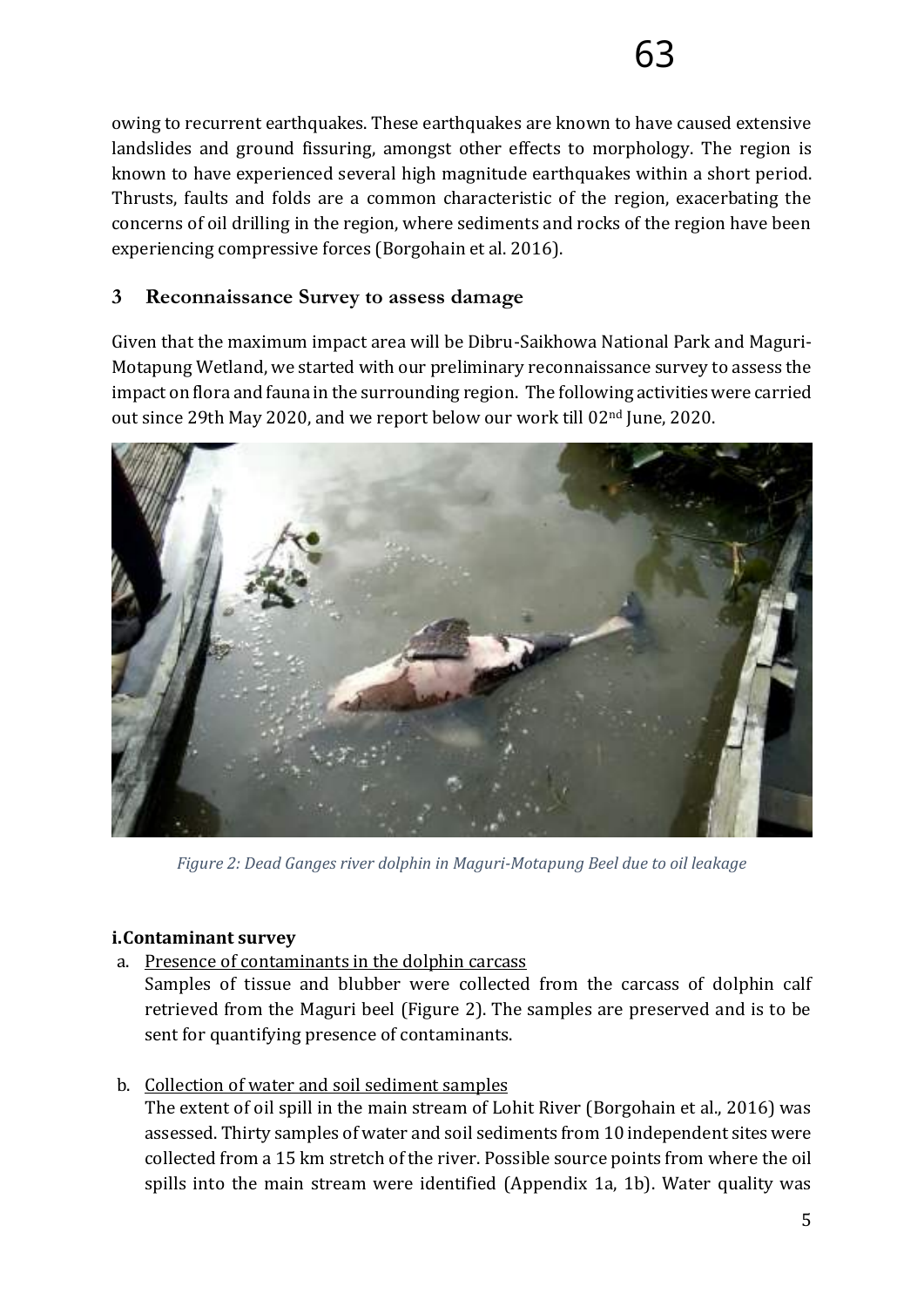measured at each of the sites. The essential water parameters (Temperature, pH, DO, EC, Sp. conductance, TDS and Salinity) were measured in flowing water with the help of YSI Professional Digital Sampling System (ProDSS) and Professional Plus handheld multi-parameter probe (YSI, USA). The probes were set to log every 3 minutes in Brahmaputra and 5 seconds in *beel.* In the present study, we aimed to investigate the presence, concentrations, and ecological risk of PAHs in the natural gas leakage around the rig and the heavy metals present in water and sediment samples collected from the sampling points. The instruments Required for the analysis will be GCMS (Gas Chromatography – Mass Spectroscopy) for identification and GC – FID (Flame ionization detector) for quantification of PAHs. Heavy metals include copper, lead, iron, magnesium, sodium, molybdenum, zinc, cadmium, vanadium, titanium, manganese, chromium, cobalt, antimony, uranium, aluminium, tin, barium, gallium, silver and arsenic by AAS (Atomic Absorption Spectroscopy) or ICP inductively coupled plasma for heavy metals.

#### **ii. Impact on flora and fauna**

#### a. Terrestrial flora and fauna

The impact of the oil and gas spill in the adjoining regions of the Maguri-Motapung wetland was assessed. Surveys for the status of vegetation and birds were conducted in two sites, one 100 m from the oil spill site (affected area) and another a km away from the oil spill site (partly affected area). The two sites were visited on two consecutive days and surveyed. Transects of 100-600 m were laid in each of the site. The length of the surveys were curtailed due to unconducive conditions due to excessive air pollution due to oil and chemicals. A cumulative length of 1 km was surveyed in the affected site and a 3 km was surveyed in the partly affected site. Abundance and species were birds were recorded along with the time of sighting. Species and percent cover of dominant plants were recorded. Status of the leaves (green/shrinking/dry) which is an index of the damage was noted along with supporting photographs. The survey is still ongoing in these sites, with additional sampling in control sites.

#### b. Aquatic fauna

A 20 km survey close to impact zone was carried out for presence of Ganges river dolphins. Five dolphins were encountered in the stretch.

#### c. Collection of dead animals

Post oil spill, oxygen in water depletes and the fishes produce mucous on body and the body gets pale in colour. This was found in all the fishes that were captured from the Lohit (n=6) and the Maguri *beel* area (n=20). A large amount of fishes was found dead in Maguri beel. The collected specimens were identified to *Labeo calbasu*, *Labeo bata*, *Mystus cavacius*, *Mystus vittatus*, *Eutropiichthys vacha*, *Channa strata*, *Cirrhinus reba* which are economically important fishes and *Puntius sophore*, *Puntius terio*, *Gudusia chapra* and *Anabus anabus* are ornamental important fishes(Appendix 1c).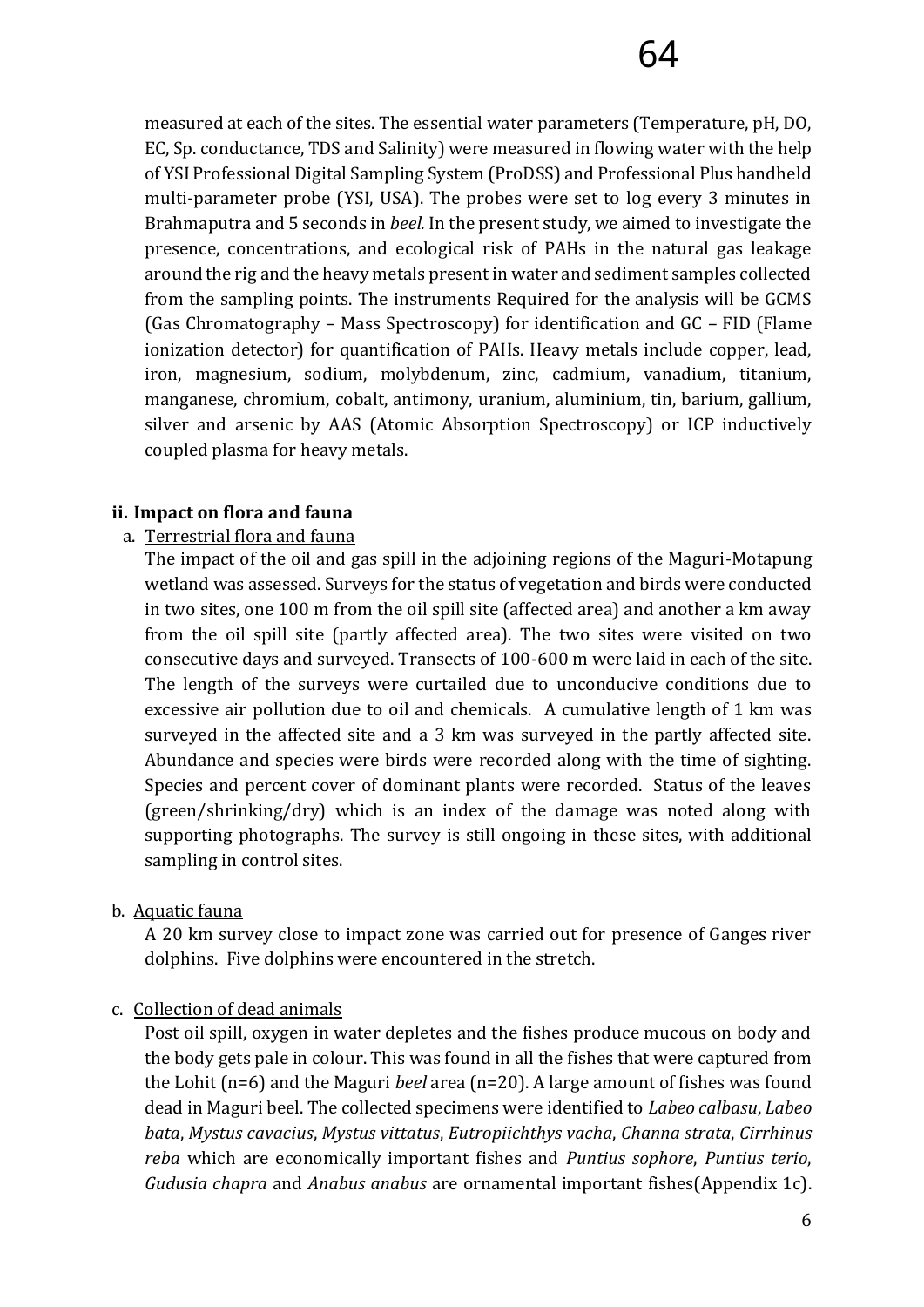Apart from these, dead specimens of 4 species of beetles belonging to the Family Coleoptera and a Checkered keelback snake (*Xenochrophis piscator*) was also encountered and collected.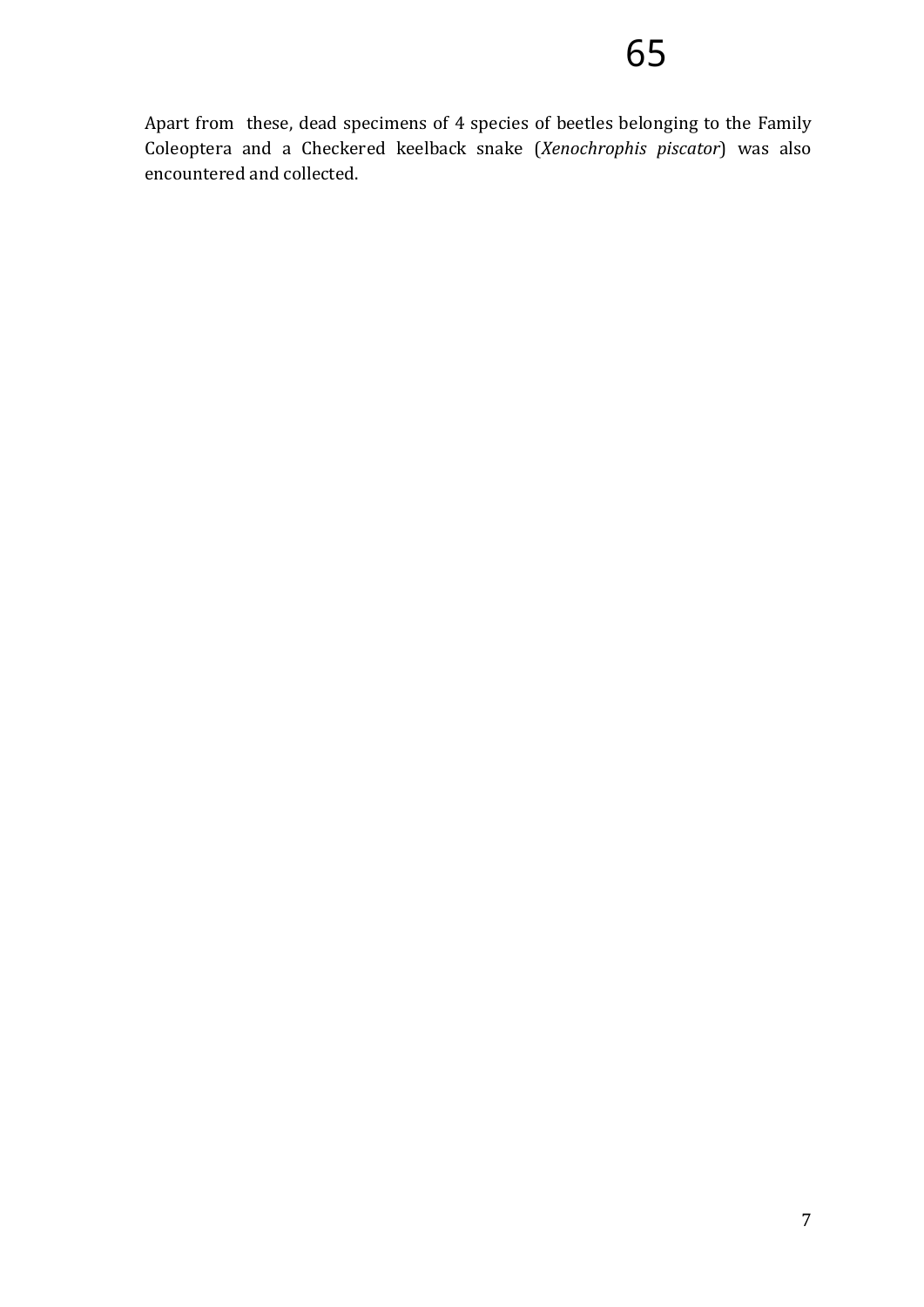

Figure 3: (Clockwise from top left) Oil and natural gas leakage site; Oil spill in Maguri-Motapung beel; Affected grasslands near the oil and gas explosion site; Field photographs (4); Dead fish in the oil spilled water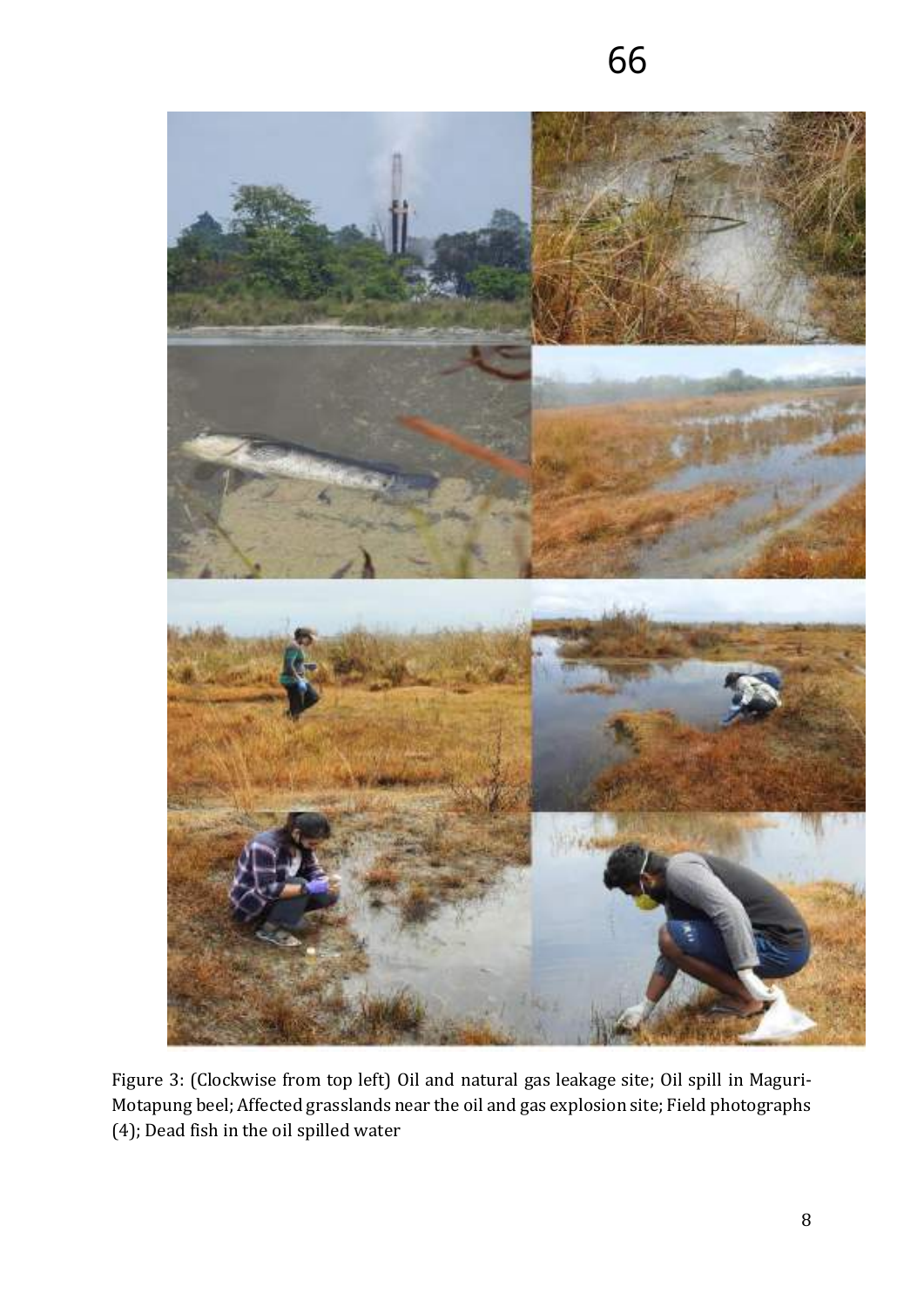# **4 Inference**

While sampling and survey is still ongoing, and analysis of samples for toxicity is still in process, some preliminary observations are as follows. The area around the spill over is of high biodiversity value. The spill has resulted in mass mortality and severely impacting the environmental condition resulting in debilitating conditions for species to survive. The toxic fumes and oil coating has universally affected flora and fauna. The contaminants and oil is continues to be released in surrounding areas and immediate steps are needed to contain this spill over. The toxins released are known to have long-term persistence in soils and sediments, which will not only affect current life conditions, but due to sustained release over a long period, pose a serious health risk for a longer term. The current observations and communications with locals lead us to believe that there is no mitigation plan in place, let alone a comprehensive one. There is a need to do comprehensive impact assessment of the current accident and the entire OIL field operation in biodiversity rich area for this region. This is even more important for this region, given the high seismic activity in the area. Given the current situation, and based on the impact observed, it would be not only prudent but also essential for the well-being of all life forms that the approved new wells, should be initiated only after a thorough investigation of potential impact, as well as evaluating disaster handling capabilities in place, with appropriate technology and trained man power.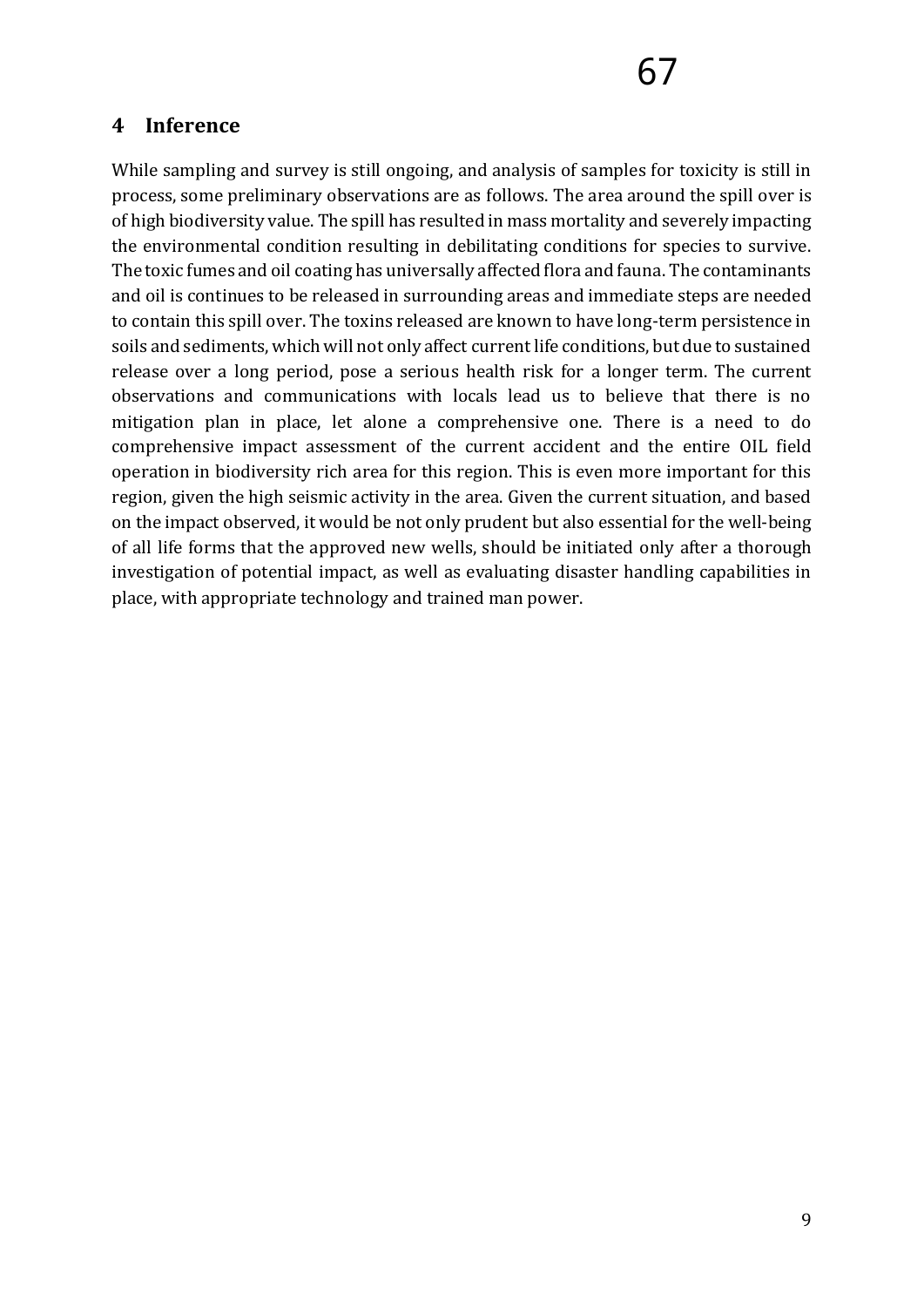# References

Bhatta, L.D., Chaudhary, S., Pandit, A., Baral, H., Das, P.J. and Stork, N.E., 2016. Ecosystem service changes and livelihood impacts in the maguri-motapung wetlands of assam, India. Land, 5(2), p.15.

Borgohain, S., Das, J., Saraf, A.K., Singh, G. and Baral, S.S., 2016. Morphodynamic changes of Lohit River, NE India: GIS-based study. Current Science, pp.1810-1816.

Gundlach, Erich R. 2017. "Oil Spills." In Encyclopedia of Engineering Geology, edited by Peter Bobrowsky and Brian Marker, 1–5. Encyclopedia of Earth Sciences Series. Cham: Springer International Publishing. https://doi.org/10.1007/978-3-319-48657-4\_233-2.

Guzzella, L. and De Paolis, A., 1994. Polycyclic aromatic hydrocarbons in sediments of the Adriatic Sea. Marine Pollution Bulletin, 28(3), pp.159-165

Kalita, P., Pathak, S. and Deka, P., 2016. A preliminary study on ichthyofaunal resource of Motapung-Maguri Beel of Tinsukia district of Assam, India. Intl J of Fauna and Biol Studies, 3(4), pp.97-102.

Liu, Y., Bu, Q., Cao, H., Zhang, H., Liu, C., He, X. and Yun, M., 2020. Polycyclic Aromatic Hydrocarbons in Surface Water from Wuhai and Lingwu Sections of the Yellow River: Concentrations, Sources, and Ecological Risk. Journal of Chemistry, 2020.

Madhusudhan, M. & Bindra, P. 2013. Site inspection report regarding Oil and Gas pipelines in upper Assam. Submitted to the the Standing Committee of the National Board for WildlifeNaqvi, S. 2020. Blowout at Oil India well threatens national park in upper Assam. Down to Earth. URL retrieved on 03.06.2020 (*https://www.downtoearth.org.in/news/pollution/blowout-at-oil-india-well-threatens-national-park-in-upper-assam-71464#:~:text=At%20least%202%2C000%20people%20have,in%20Upper%20Assam's%20Tinsukia%20district.&text= A%201.5%20kilometre%2Dradius%20area,a%20statement%20on%20May%2029.)*

United States. Environmental Protection Agency. Office of Emergency, Remedial Response and United States. Environmental Protection Agency. Emergency Response Division, 1993. Understanding oil spills and oil spill response (Vol. 9200). The Office.

Zhao, Z., Qin, Z., Cao, J. and Xia, L., 2017. Source and ecological risk characteristics of PAHs in sediments from Qinhuai River and Xuanwu Lake, Nanjing, China. Journal of Chemistry, 2017.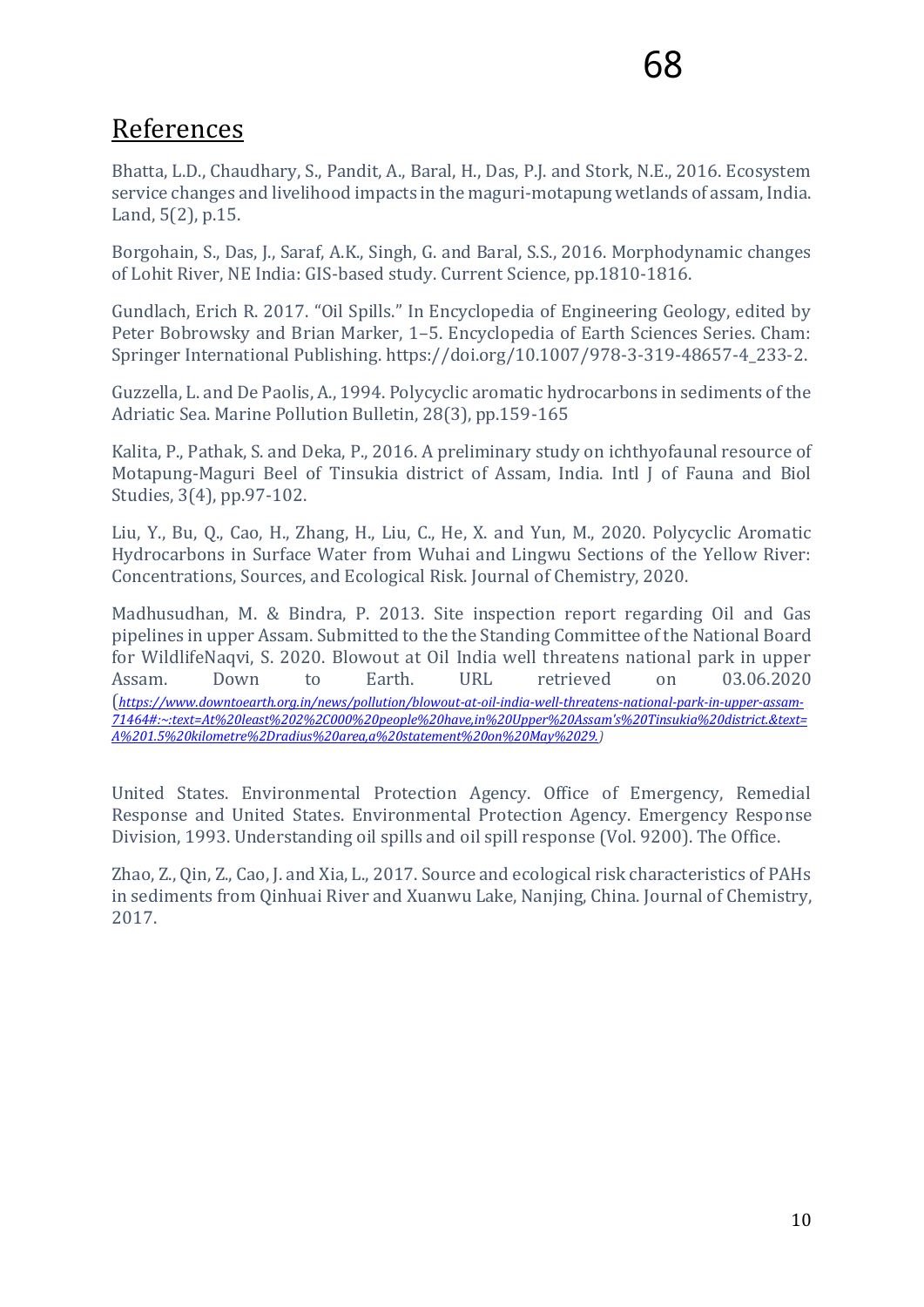# Appendix 1 – List of sampled sites and dead specimens collected

| Date       | Site                  | Water sample   | Sediment Sample  |
|------------|-----------------------|----------------|------------------|
| 30-05-2020 | Raidang               | 1 <sub>l</sub> | 100 <sub>g</sub> |
| 30-05-2020 | Rangiadustam          | 1 <sup>1</sup> | 100 <sub>g</sub> |
| 30-05-2020 | Naloniwathoi gaon     | 1 <sub>l</sub> | 100 <sub>g</sub> |
| 30-05-2020 | Diholong Kohale Banni | 1 <sub>l</sub> | 100 <sub>g</sub> |
| 30-05-2020 | Dighaltarang          | 1 <sup>1</sup> | 100 <sub>g</sub> |
| 30-05-2020 | <b>Baghjan</b>        | 1 <sup>1</sup> | 100 <sub>g</sub> |
| 30-05-2020 | Guijan                | 1 <sub>l</sub> | 100 <sub>g</sub> |
| 31-05-2020 | Kothalbam             | 1 <sub>l</sub> |                  |
| 31-05-2020 | Shindi-habi           | 1 <sup>1</sup> | 100 <sub>g</sub> |
| 31-05-2020 | Rangagora tea estate  | 1 <sup>1</sup> | 100 <sub>g</sub> |

Appendix 1a: Water and sediment sampling sites in Brahmaputra River

Appedix 1b: Water and sediment sampling sites in Maguri-Motapung *beel*

| Date       | Site                           | Water sample   | Sediment Sample |
|------------|--------------------------------|----------------|-----------------|
| 01-06-2020 | Maguri beel site 1             | 1 <sub>l</sub> | 50 <sub>g</sub> |
| 01-06-2020 | Maguri beel site 2             | 1 <sub>l</sub> | 50 <sub>g</sub> |
| 01-06-2020 | Maguri beel site 3             | 1 <sub>l</sub> | 50 <sub>g</sub> |
| 01-06-2020 | Maguri beel site 4             | 1 <sub>l</sub> | 50 g            |
| 01-06-2020 | Maguri beel site 5             | 1 <sub>l</sub> | 50 <sub>g</sub> |
| 01-06-2020 | Maguri beel site 6             | 1 <sub>l</sub> | 50 <sub>g</sub> |
| 01-06-2020 | Affected area near rig         | 1 <sub>l</sub> | 50 <sub>g</sub> |
| 01-06-2020 | Affected area near rig         | 1 <sub>l</sub> | 50 <sub>g</sub> |
| 01-06-2020 | Affected area near rig         | 200 ml         |                 |
| 02-06-2020 | Replicate (Maguri beel site 1) | 1 <sub>l</sub> | 50 g            |
| 02-06-2020 | Replicate (Maguri beel site 2) | 21             | 50 g            |
| 02-06-2020 | Replicate (Maguri beel site 3) | 31             | 50 <sub>g</sub> |
| 02-06-2020 | Replicate (Maguri Beel site 4) | 4 l            | 50 <sub>g</sub> |

Appemdix 1c: Fish species that were found dead in the affected area in Maguri-Motapung *beel*

| Family     | <b>Species</b> | <b>IUCN Status</b> |
|------------|----------------|--------------------|
| Cyprinidae | Labeo calbasu  | LC                 |
|            | Labeo bata     | LC                 |